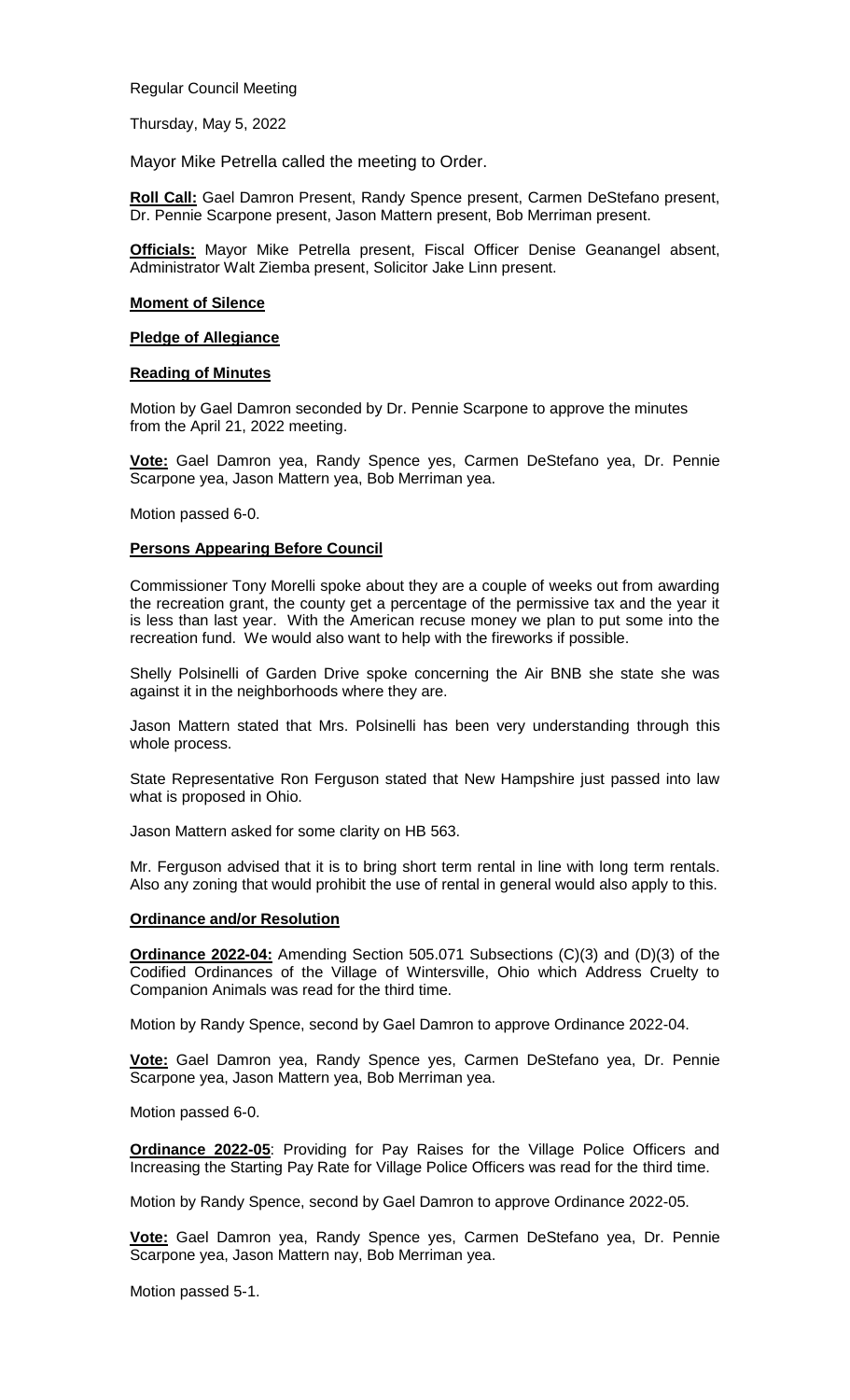**Ordinance 2022-06**: Amending Chapter 151.02(c) of the Codified Ordinances of the Village of Wintersville to Include Juneteenth as a Paid Holiday was read for the third time.

Motion by Randy Spence, second by Gael Damron to approve Ordinance 2022-06.

**Vote:** Gael Damron yea, Randy Spence yes, Carmen DeStefano yea, Dr. Pennie Scarpone yea, Jason Mattern yea, Bob Merriman yea.

Motion passed 6-0.

### **Reports & Announcements and Communications**

Mayor Petrella said the Cynthia Rose Phillipson Charitable Foundation Rainbow Run Walk will be held Sunday June 5, 2022 at 9:00 Am at the Indian Creek High School.

Mayor Petrella reminded residents that after our project in done one line payments will be accepted in 2023.

Mayor Petrella reminded residents of the Summer Parks Program June 13 thru August 5, 2022 at Walnut Park from 9:00 to 1:00 for ages 5-13.

Mayor Petrella announced the swearing in for the new Police Chief would be Friday May 6, 2022 at 4:00 PM here at the Village Office.

Mayor Petrella read the Magistrate, Police and Code Enforcement officers reports for the month of April.

Spring Cleanup schedule is every Monday in June according to your trash pick up. Please check the prohibited items. Also check J. B. Green Team's facebook page for items that they will take.

#### **Mayor's Report:**

Mayor Petralla attended Ohio Valley Business and Professional Women. I would like to congratulate Jeannine Sawson she was this years women of the year for their group.

Mayor Petrella gave Council an update on the new Police Chief Vandeborne is doing a phenomenal job.

Mayor and Walt Ziemba went over some project from the Parks and recreation Meeting, we did turn in some cheaper estimate so we can get some of this work done. We will have to see what the Commissioners will be able to help us with.

Mayor Petrella stated we do have money in the Park & recreation fund and there our some quotes in your packets.

Motion by Gael Damron, second by Carmen DeStefano for L & M to install a metal roof and soffit and fascia at the Winters Drive Gazebo for the amount of \$4,900.00.

**Vote:** Gael Damron yea, Randy Spence yes, Carmen DeStefano yea, Dr. Pennie Scarpone yea, Jason Mattern yea, Bob Merriman yea.

Motion passed 6-0.

Motion by Dr. Pennie Scarpone, second by Jason Mattern to purchase a 12 x 24 new gazebo for \$11,232.00 for the tot lot in Garden Drive.

**Vote:** Gael Damron yea, Randy Spence yes, Carmen DeStefano yea, Dr. Pennie Scarpone yea, Jason Mattern yea, Bob Merriman yea.

Motion passed 6-0.

Motion by Gael Damron, second by Dr. Pennie Scarpone to purchase flag poles for the memorial park at the pump house in the amount of \$2,500.00.

**Vote:** Gael Damron yea, Randy Spence yes, Carmen DeStefano yea, Dr. Pennie Scarpone yea, Jason Mattern yea, Bob Merriman yea.

Motion passed 6-0.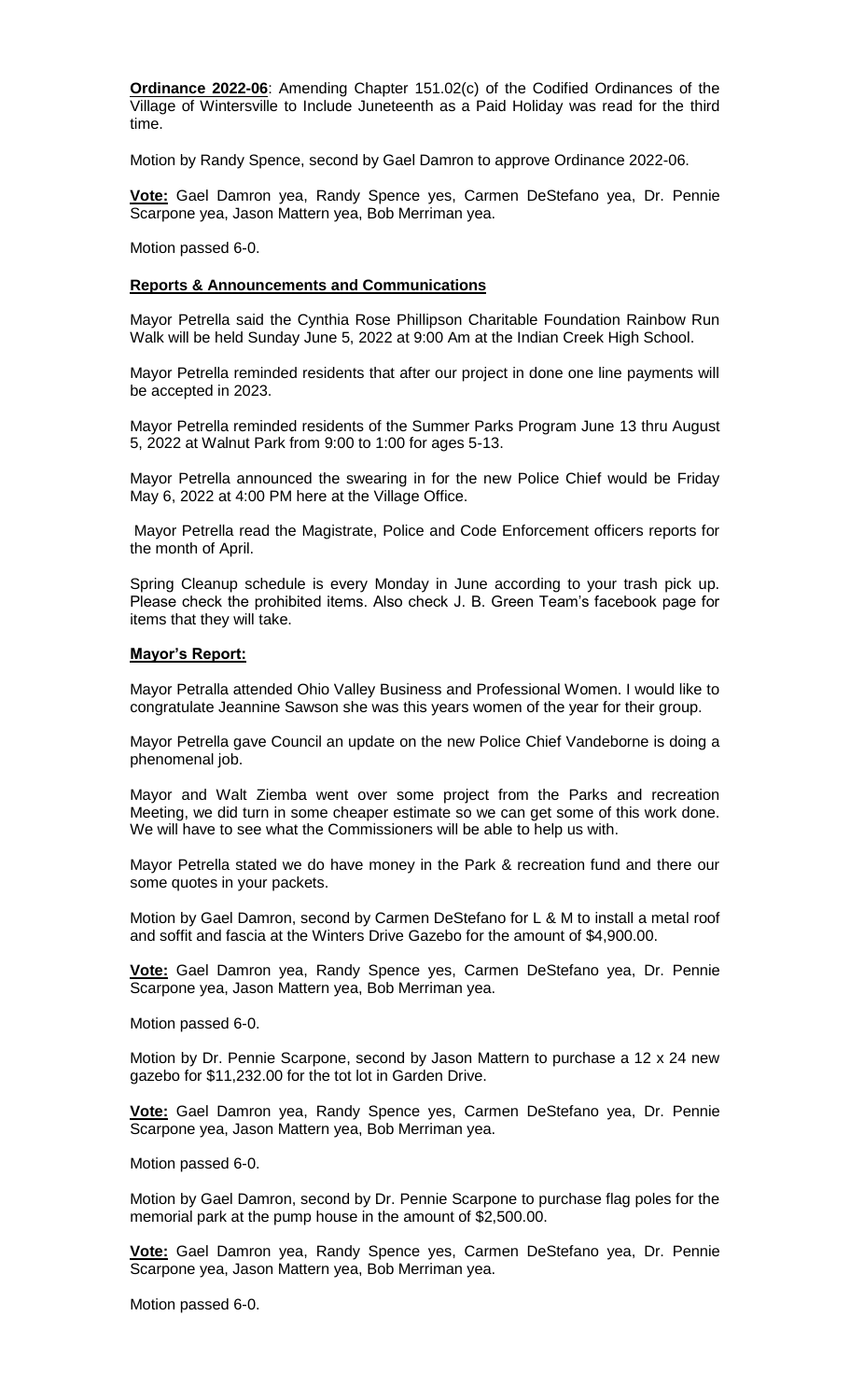Motion by Randy Spence, second by Dr. Pennie Scarpone to put out for bid a 2006 Ford Expedition VIN # 1FMPU16546LA97251 with a minimum bid of \$10,000.00 which is no longer need or used.

**Vote:** Gael Damron yea, Randy Spence yes, Carmen DeStefano yea, Dr. Pennie Scarpone yea, Jason Mattern yea, Bob Merriman yea.

Motion passed 6-0.

Motion by Jason Matter, second by Gael Damron to amend Ordinance 2018-02 Mayor Court Cost to raise from \$85.00 to \$100.00 to cover court cost.

**Vote:** Gael Damron yea, Randy Spence yes, Carmen DeStefano yea, Dr. Pennie Scarpone yea, Jason Mattern yea, Bob Merriman yea.

Motion passed 6-0.

Motion by Gael Damron, second by Bob Merriman to retro-actively approve the 6 month probationary period for new police officers and approve earned accrued time from first date of employment and update policy manual reflecting these revisions.

**Vote:** Gael Damron yea, Randy Spence yes, Carmen DeStefano yea, Dr. Pennie Scarpone yea, Jason Mattern yea, Bob Merriman yea.

Motion passed 6-0.

# **Administrator's Report:**

Hydrant Flushing will be starting May 21 to 27 from 10:00 PM to 6:00 AM.

The Village to be taking application for summer help which will be at minimum wage.

Gael Damron asked what the kids do at the summer parks program.

Walt Ziemba stated is was started about 10 years ago or longer. They meet at Walnut Park to come and play, do crafts and play gamed. It is just to get the kids out.

# **Unfinished Business:**

Randy Spence asked about the cameras at the garage.

Mayor Petrella spoke with Chief Vandeborne and we are making call this week to get cameras updated.

#### **New Business**

Gael Damron said the Veterans banner are doing well. The Community Garden program is in the works. On Wednesday in Wintersville people were brining in bulbs and plants to get started. The pump house is in the works and also working on the signs.

Jason Mattern congratulated Lou Vandeborne on becoming Chief keep up the good work.

Jason Mattern also thanked for having the documents before the meeting scanned to the councilmen. He also thanked the Administration and Code Enforcer regarding the issue on Canton road with Dollar General. He also asked if we could look into putting a sign and route 43 by Locust Street.

Walt Ziemba said that it does not meet the criteria and the road is not our responsibility.

Jason Mattern stated he talked with the Mayor regarding the winter parking.

Carmen DeStefano thanked council for the approval on the police pay raises this will help Chief Vanderborne to attract more Police Officers.

Rand Spence asked if we could patch some holes on Day Circle.

Walt Ziemba said once we get some summer help.